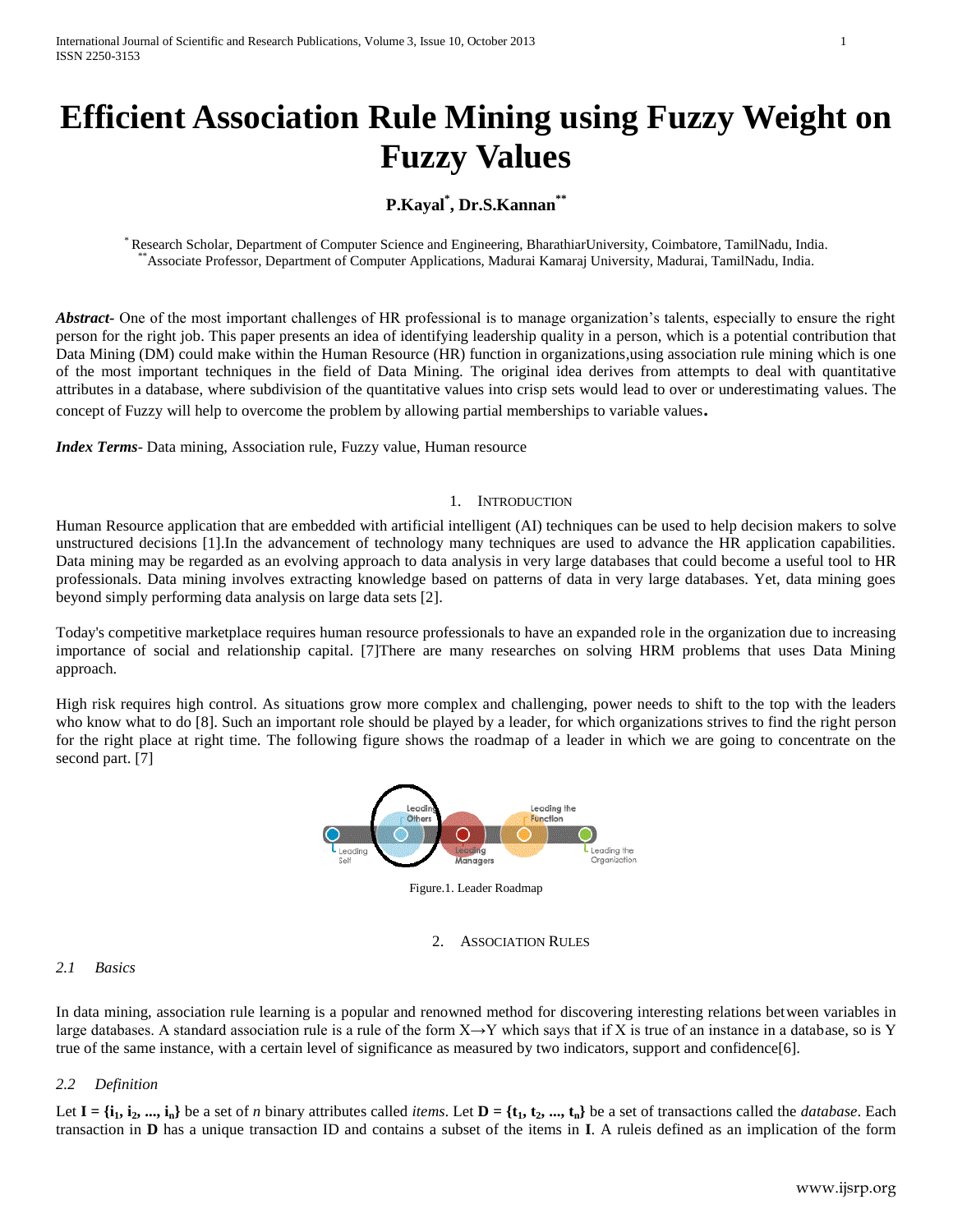**X**→**Y** where **X, Y** ⊆ **I** and X ∩Y =Ø**.** The sets of items **X** and **Y** are called *antecedent* (left-hand-side or LHS) and *consequent* (righthand-side or RHS) of the rule respectively. To select interesting rules from the set of all possible rules, constraints on various measures of significance and interest can be used. The best-known constraints are minimum thresholds on support and confidence [6].

| 1. <b>Support</b> -The support of a rule is defined as                                 |     |     |
|----------------------------------------------------------------------------------------|-----|-----|
| $Supp(X) = no$ of transactions which contain the itemset X / total no. of transactions |     | (1) |
| 2. <b>Confidence</b> -The <i>confidence</i> of a rule is defined as                    |     |     |
| $\text{Conf}(X \to Y) = \text{Supp}(X \cup Y) / \text{Supp}(X)$                        | (2) |     |

#### 3. FUZZY ASSOCIATION RULES

Based on classical association rule mining, a new approach has been developed expanding it by using fuzzy sets. The new fuzzy association rule mining approach emerged out of the necessity to mine quantitative data frequently present in databases efficiently. When dividing an attribute in the data into sets covering certain ranges of values, we are confronted with the sharp boundary problem.

Elements near the boundaries of a crisp set will either be ignored or overemphasized. For example, one can consider a set representing persons of middle age, ranging from 30 to 50 years old (Fig.2). In this example, a person aged 29 years would be a 0% representative and a 31 year old would be 100%. In reality, the difference between those ages is not that great. Implementing fuzziness can overcome this problem. The same problem can occur if one is dealing with categorical data. Sometimes, it is not ultimately possible to assign an item to a category. As an example, one can say that a tomato is a vegetable but also, in a way, a fruit. Crisp sets would only allow assigning the item to one single category, fuzzy sets allow different grades of membership to more than one set [10].



# *3.1 Quantitative Approach*

Kuok et al. describe fuzzy association rules as follows [12], "Mining fuzzy association rule is the discovery of association rules using fuzzy set concepts such that the quantitative attribute can be handled" As in classical association rules,  $I = \{i_1, i_2, ..., i_m\}$  represents all the attributes appearing in the transaction database  $T = \{t_1, t_2, ..., t_n\}$ . *I* contain all the possible items of a database, different combinations of those items are called item sets. Each attribute  $i_k$ will associate with several fuzzy sets. In order to represent the fuzzy sets associated with  $i_k$ , we use the notion  $F_i = \{f_i^1, f_i^2, ..., f_i^l\}$  $F_{i_k} = \{f_{i_k}^1, f_{i_k}^2, ..., f_{i_k}^l\}$  where  $f_{i_k}^j$  $f_{i_k}^j$  is the *j*<sup>th</sup>fuzzy set in  $F_{ik}$ . Fuzzy sets and their corresponding membership functions have to be defined by domain experts. Each of the fuzzy sets can be viewed as a [0,1] valued attribute, called fuzzy attribute. A fuzzy association rule has the following form: If X is A then Y is B.In this case,  $X = \{x_1, x_2,...,x_p\}$  and  $Y = \{y_1, y_2,...,y_q\}$  are item sets which are subsets of I. It is important to notice that those two sets must be disjoint and thus do not have any attributes in common.  $A = \{f_{x_1}, f_{x_2},..., f_{x_p}\}\$ and  $B = \{f_{y_1}, f_{y_2},...f_{y_q}\}\$ contain the fuzzy sets that are associated with *X* and *Y* .Known from classical association rules, *X is A* is the antecedent, *Y is B* is the consequent. If a sufficient amount of records approves this rule, we will call it satisfied.

#### *3.2 Item set*

The task of mining frequentitem sets deals with discovering frequent episodes in a sequence of events [11]. The data can be viewed as a sequence of events associated with a certain time of occurrence. Speaking of a frequent episode, we mean a collection of events that frequently occurs jointly. A basic problem of the analysis of such episodes is to discover them in the first place. Episodes are partially ordered sets of events. Looking at these episodes enables to discover regularities, for example an event *X* is followed by an event *Y* in most of the cases. The crucial problem here is the definition of how close together two items have to be in a timely manner in order to qualify as an episode.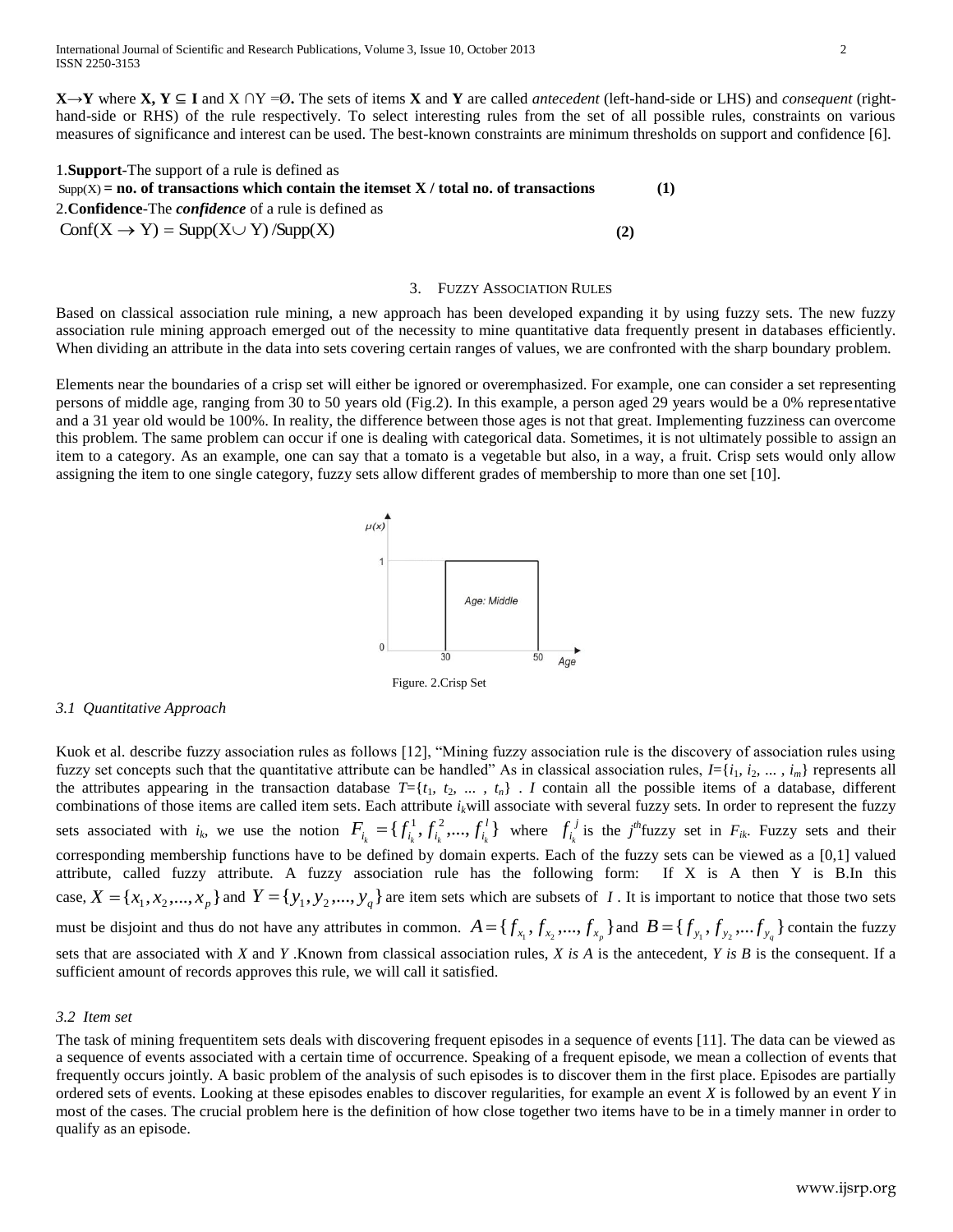#### 4. THE PROPOSED WORK- APPLYING FUZZY WEIGHT ON FUZZY ATTRIBUTE VALUES

Leadership is a topic on which huge amount of literature has been produced over the past decades. Many different management experts have developed theories and concepts on what leadership essentially is all about, what makes a person a good leader, how leaders could become better leaders, etc.[3] In this regard mining association rule with various attributes can determine a person how much he is capable of being a leader. After a vast search 12 attributes are selected as top qualities for leadership. Usually the presence and absence of a quality is represented as a binary value. Using binary value for these quality will not be a right way to determine the result since human being will have the quality in fuzzy[9] nature. The percentage and level of quality may vary but it cannot be determined by the values 'yes' or 'no'. In this situation relying on fuzzy values will be a better approach to determine the attribute values for the leadership qualities derived.

e fuzzy values are determined the next step is to assign weight for those values according to the priority and importance of the quality. For instance Integrity and creativity are most important characteristics for a person to be a leader than the others. So the importance of a quality is represented as weight to determine the result. In this research a vast survey has been made to determine the attributes and its corresponding weight. Having all the data in hand, the next step is to determine how much a person is eligible to be a leader (LQ) is given as follows.

$$
LQ = \sum I_i \times W_i + \text{Total No of I} \tag{3}
$$

is the attribute value, W is the weight assigned for the corresponding I, and i varies from 1 to  $N(12)$  which is the number of attributes derived for leadership quality.Table 1 represents the attributes, attribute values in fuzzy, the corresponding fuzzy weights for the attributes which has been calculated by taking the maximum of n number of values and finally the product of attribute value and weight respectively. The frequent itemset identified using apriori algorithm[6] on the following table data when applied with weight( $I_iW_i$ ) are {0.3},{0.6},{0.2},{0.7}.In absence of weight the frequent item set found are {0.5},{0.7},{0.9}.

| <b>Attribute</b>  | Value(I) | <b>Fuzzy Weight(W)</b> | $I_iW_i$ |
|-------------------|----------|------------------------|----------|
| Attr1             | 1.0      | 1.0                    | 1.0      |
| Attr <sub>2</sub> | 0.5      | 0.6                    | 0.30     |
| Attr3             | 0.7      | 0.9                    | 0.63     |
| Attr4             | 0.7      | 0.9                    | 0.63     |
| Attr <sub>5</sub> | 0.5      | 0.6                    | 0.30     |
| Attr6             | 0.5      | 0.5                    | 0.25     |
| Attr7             | 0.8      | 0.9                    | 0.73     |
| Attr <sub>8</sub> | 0.6      | 0.4                    | 0.24     |
| Attr9             | 0.7      | 1.0                    | 0.70     |
| Attr10            | 0.9      | 0.9                    | 0.81     |
| Attr11            | 0.9      | 0.8                    | 0.72     |
| Attr $12$         | 0.7      | 0.7                    | 0.49     |

Table 1 .Attribute, value and weight

# **Method 1:Applying Fuzzy weight on attribute values.**

For the following table data, when the algorithm (equation 3) is applied i.e., with fuzzy weight the result obtained is 0.5, which states that a particular person is capable to be a leader only by a membership value of 0.5 ,which can be further interpreted as his leadership may be fruitful of 0.5 and he may fail on his duties by 0.5.Here the risk factor in selecting such a person as leader is 50%.An organization must be very careful in taking such a person whose efficiency is such uncertain.

#### **Method2: No Fuzzy weight applied**

is fuzzy weight is not applied the result obtained is  $0.7$ , which states that the same person is capable to be a better leader by  $0.7$  and he may fail only by 0.3, which implies that the risk factor here is only 30%. When decision making comes in, organization obviously go for this person since the risk is lesser here. But actually he is of high risk to the company according to our algorithm discussed above.

#### **Results:**

Method1:When weight applied the calculation goes as follows: the sum of product of attributes and corresponding